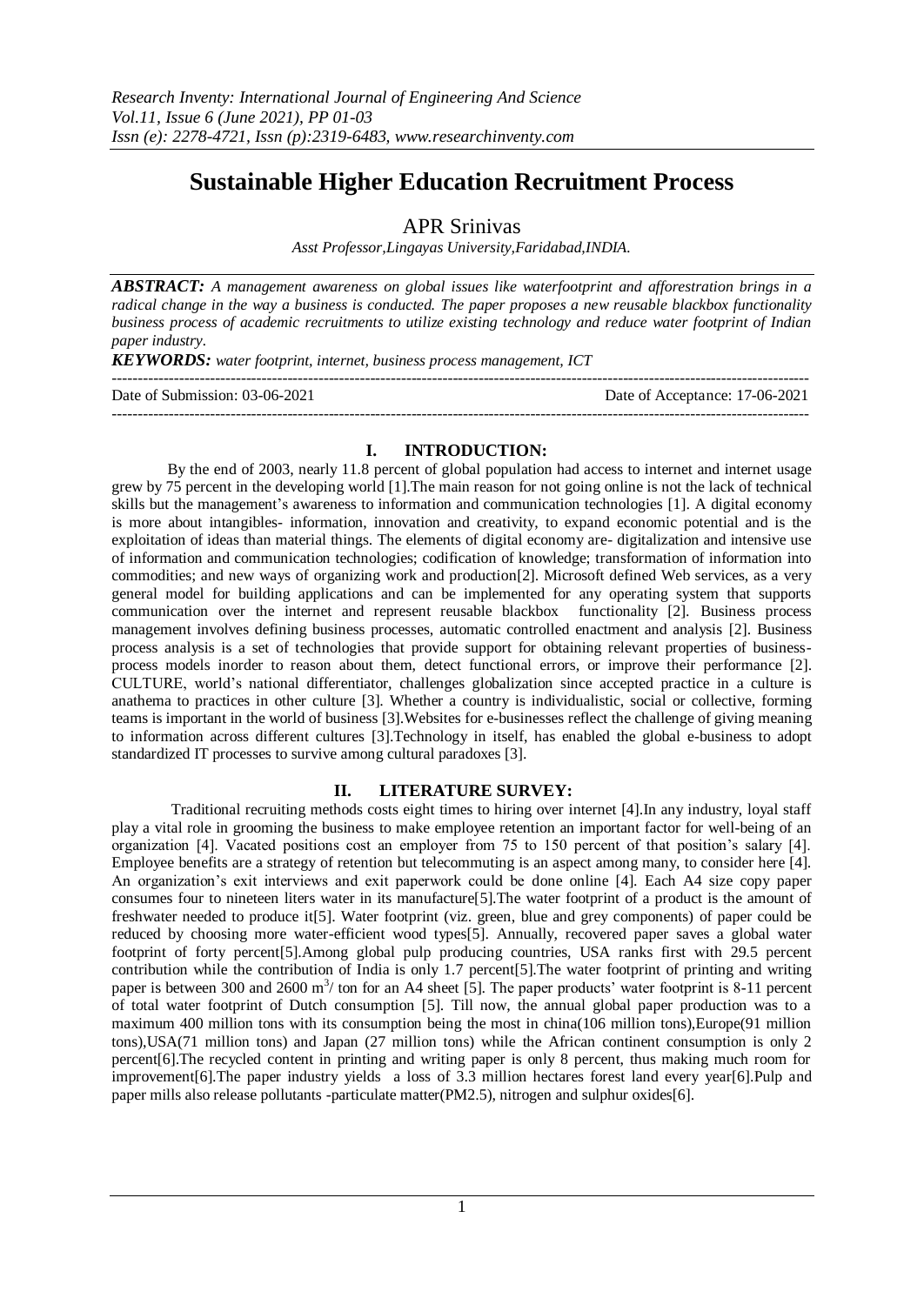

## **III. METHODOLOGY AND DISCUSSION:**

H1: The business process utilizes existing technology to aid higher education recruitments H2: The business process saves 300 liters water per each academic recruitment, thus reducing water footprint of Indian paper industry

The entire globe is growing conscious of printing day-by-day. Every industry is in its path to reduce carbon footprint associated with its industrial activities. The scope of study is indian higher education recruitments becoming paperless. The methodology proposes an internet based business process management, at the level of an academic institution, to eliminate hardcopies of a candidature - resumes, Xerox copies of certificates. The recruitment process utilizes information and communication technologies at every step to avoid printing and hardcopy paper.

#### **IV. BUSINESS PROCESS:**

Academic recruitment collects resumes in softcopy to shortlist candidatures in various competencies. The shortlisted candidatures to be interviewed either online or in person. However, the recruit is hardly needed to carry any hardcopy resume or certificates. The resume of the recruit to be discussed on an internet connected computer. The certificates for academic credentials of each recruit to be submitted in softcopy and the softcopies would be cross-checked with original certificates, at the time of appointment. Only selected candidates would be asked to submit softcopy academic transcripts. These softcopy transcripts to be filed either on a cloud or to be written on to a DVD disc, to be submitted to the concerned governing body viz AICTE and UGC or any accreditation teams. The offer letter and appointment letter would be issued in softcopy only. The process to be managed for every recruitment cycle and attrition rates.

The proposed business process avoids hardcopy paper in its entire recruitment process. Thus, the business process better utilizes existing technology and also reduces the cost of recruitment. On an average, each recruit submits fifteen certificates including academic transcripts, work experience certificates, recommendation letters and other extra-curricular proofs. Any publications would be an added submission. Thus, the Indian academic system would reduce three hundred liters water consumption in paper manufacture. The number of higher education institutes across India is 51649[7].The total enrollment in higher education is 37.4 million [7].Pupil-teacher ratio in higher education is 29[7], thus the number of academic recruitments being 1.3 million. According to University Grants Commission, Indian higher education system needs about 300,000 more faculty than the present number [8].The present faculty attrition rate is accepted at 25 percent in indian higher education [8].

**Fig 1:** global paper usage[6]